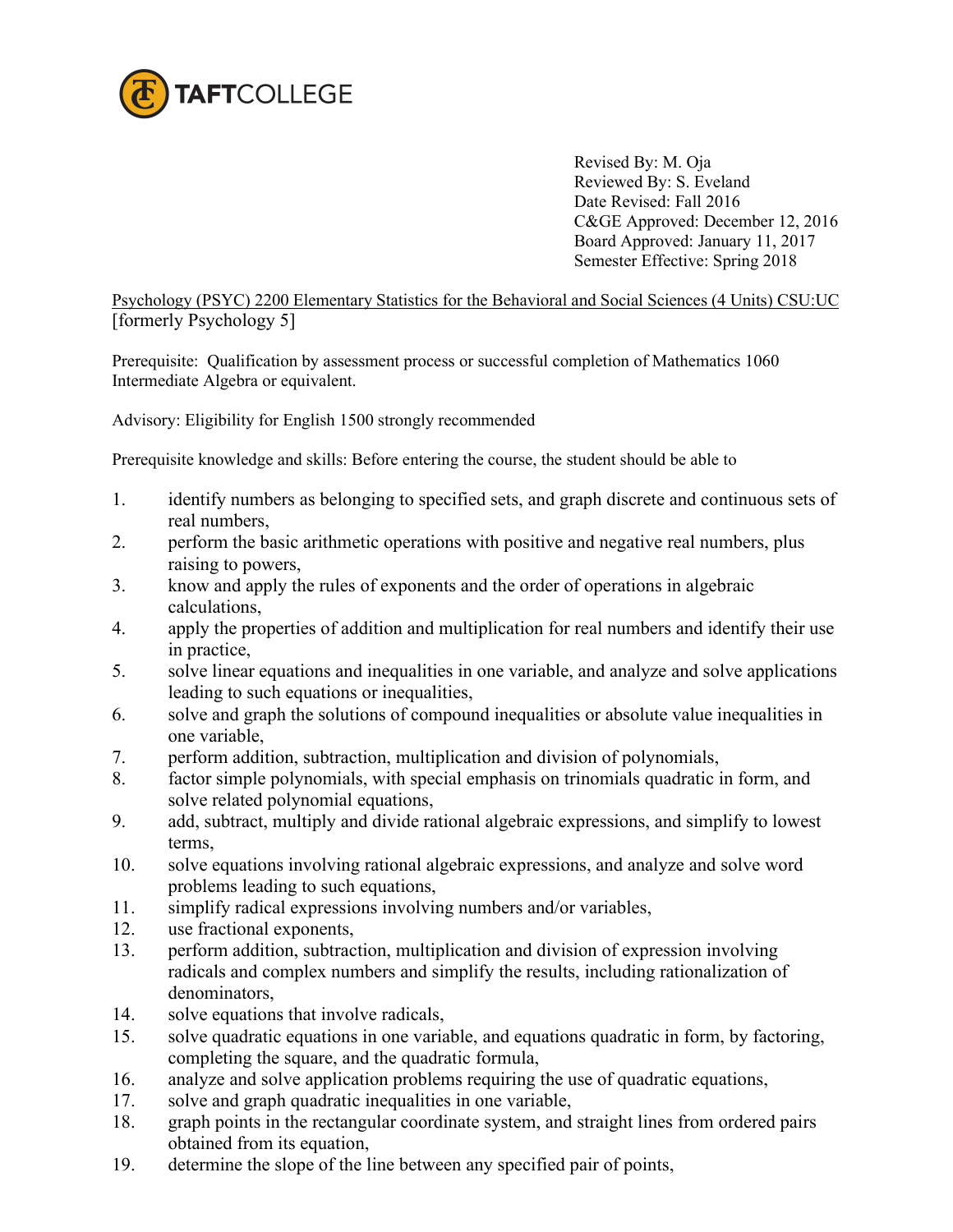

- 20. know the slope forms of the equation of a straight line, and be able to determine the equation of a particular straight line from specified input information,
- 21. solve and graph linear inequalities in two variables,
- 22. solve linear systems of equations in two or three variables algebraically, and solve those in two dimensions graphically,
- 23. analyze and solve application problems requiring the use of linear systems of equations in two or three variables,
- 24. evaluate determinants and use them to solve linear systems of equations,
- 25. determine whether or not a specified relation is a function,
- 26. for a function, compute the value of the function given the value of the independent variable, and be able to construct the inverse of simple functions in numeric or algebraic terms,
- 27. identify the quadratic equation representing a specific conic section, and be able to draw the graph of a conic section by analyzing its equation, or to write the equation of a specified conic section,
- 28. solve nonlinear systems of equation involving the intersection of two conic sections or a conic section and a straight line,
- 29. compute and graph specified exponential and logarithmic functions,
- 30. know the properties of logarithms (product, quotient, power and change of base rules) and be able to use them in practical numerical computations using a table of common logarithms or a calculator, and
- 31. solve simple exponential and logarithmic equations.

## Total Hours: 64 hours lecture

Catalog Description: This course provides students with a solid foundation in statistics as used in business, social science, psychological, sociological, and behavioral research such as administration of justice. Students will develop a useable understanding of research design, the organization of data, measures of central tendency and variability, central tendency theory, descriptive and inferential statistics, parametric and nonparametric tests, and basic test assumptions. The course includes application of technology for statistical analysis including the interpretation of the relevance of the statistical findings. Applications use data from disciplines including business, social sciences, psychology, life science, health science, and education. C-ID: SOCI 125. C-ID: MATH 110

## Type of Class/Course: Degree Credit

Text: Levin, Jack A., James Alan Fox, and David R. Forde. *Elementary Statistics in Social Research.* 12th ed. USA: Pearson Higher Ed, 2014. Print

> Thorne, Michael and Martin Giesen. *Statistics for the Behavioral Sciences*. 4<sup>th</sup> ed. New York: McGraw, 2002. Print

Additional Instructional Materials: Statistics capable handheld calculator, graphing paper.

## Course Objectives:

By the end of the course, a successful student will be able to

- 1. determine level/scale of data (nominal, ordinal, interval, ratio),
- 2. describe populations and samples using descriptive statistics,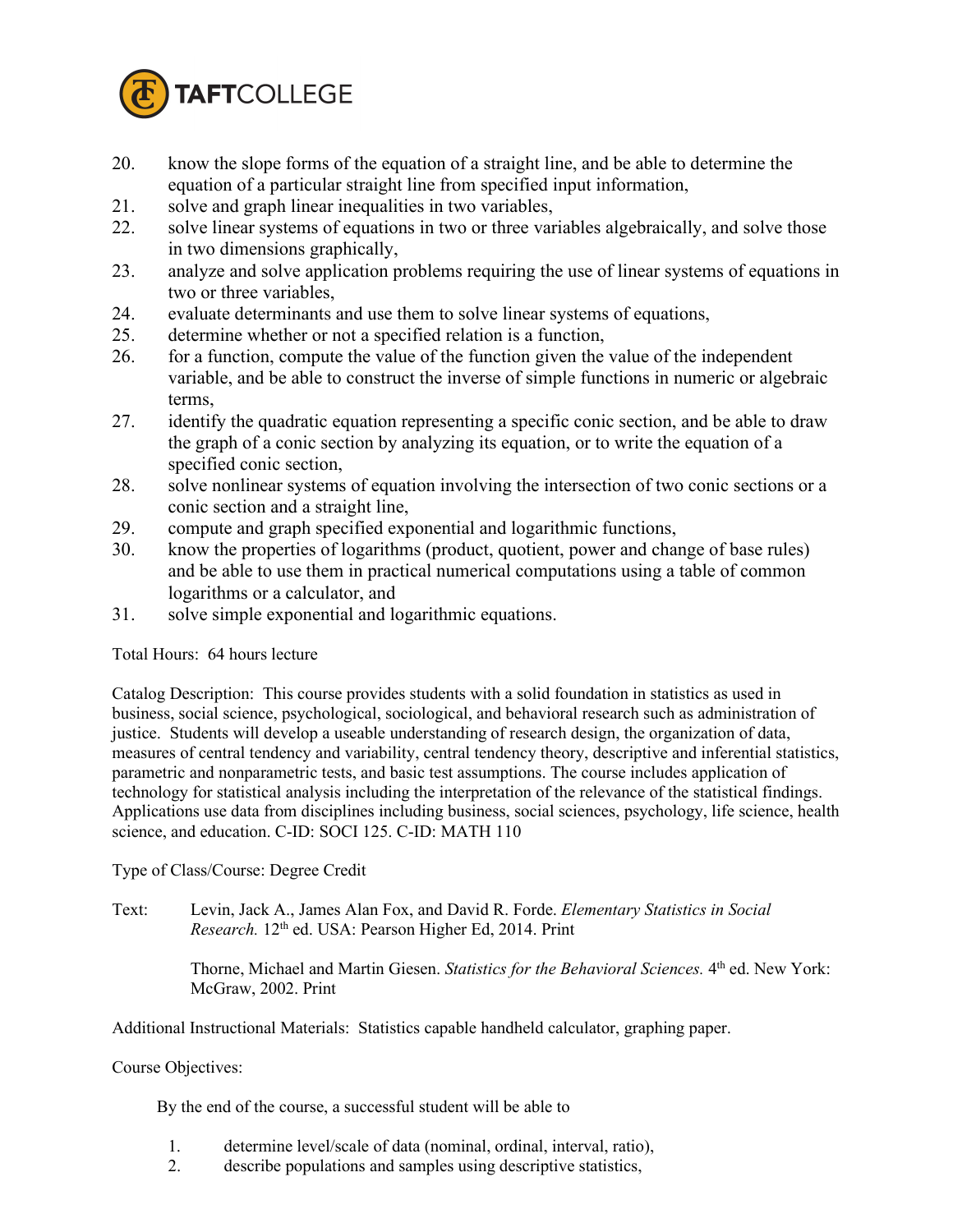

- 3. organize data using descriptive statistics,
- 4. develop and interpret frequency tables and histograms,
- 5. transform raw data into *z*-scores,
- 6. interpret *z*-scores in relation to research question,
- 7. estimate probability of occurrence for a range of scores using standardized tables,
- 8. calculate and interpret 95% and 99% confidence intervals in relation to research question,
- 9. calculate measures of dispersion,
- 10. compare and contrast measures of dispersion,
- 11. calculate measures of central tendency,
- 12. compare and contrast measures of central tendency,
- 13. discuss types of kurtosis, factors influencing kurtosis, and impact of kurtosis on validity of inferences,
- 14. explain central tendency theory in the context of normal population distributions,
- 15. explain central limits theory in the context of sample size,
- 16. compare and contrast descriptive and inferential statistics,
- 17. compare and contrast parametric and non-parametric hypothesis tests,
- 18. explain and apply basic assumptions underlying hypothesis testing,
- 19. explain use of critical scores and  $\alpha$  level in hypothesis testing,
- 20. perform a statistical analysis,
- 21. apply the rules of probability to descriptive and inferential data,
- 22. identify independent and dependent variables in a research question,
- 23. determine the appropriate hypothesis test based on research question and level of data,
- 24. perform the appropriate hypothesis test based on research question and level of data,
- 25. use central tendency theory to explain  $\alpha$ ,  $\beta$ , and power of hypothesis test, sample size effects, and changes in standard deviation,
- 26. appropriately interpret the results of hypothesis tests,
- 27. appropriately relate results of hypothesis test to the research question,
- 28. calculate and interpret directional and non-directional *t*-tests on one and two sample means,
- 29. calculate and interpret One-way and Two-way ANOVA,
- 30. discuss main effects and interaction effects of Two-way ANOVA,
- 31. perform and interpret Pearson's Product Moment Correlation,
- 32. perform and interpret chi-square tests of independence,
- 33. perform and interpret chi-square tests of goodness of fit,
- 34. discuss *post hoc*, *a priori*, and non-parametric alternatives to *t*-tests, ANOVAs, and Pearson's Correlation,
- 35. write a statistical results section for an APA format research paper,
- 36. demonstrate familiarity with statistical analysis using a software program such as Excel, SPSS, SAS, Minitab, etc,
- 37. interpret data displayed in tables and graphically,
- 38. apply concepts of sample space and probability,<br>39. calculate measures of central tendency and varia
- calculate measures of central tendency and variation for a given data set,
- 40. identify the standard methods of obtaining data and identify advantages and disadvantages of each,
- 41. calculate the mean and variance of a discrete distribution,
- 42. calculate probabilities using normal and t-distributions,
- 43. distinguish the difference between sample and population distributions and analyze the role played by the Central Limit Theorem,
- 44. construct and interpret confidence intervals,
- 45. determine and interpret levels of statistical significance including *p*-values,
- 46. interpret the output of a technology-based statistical analysis,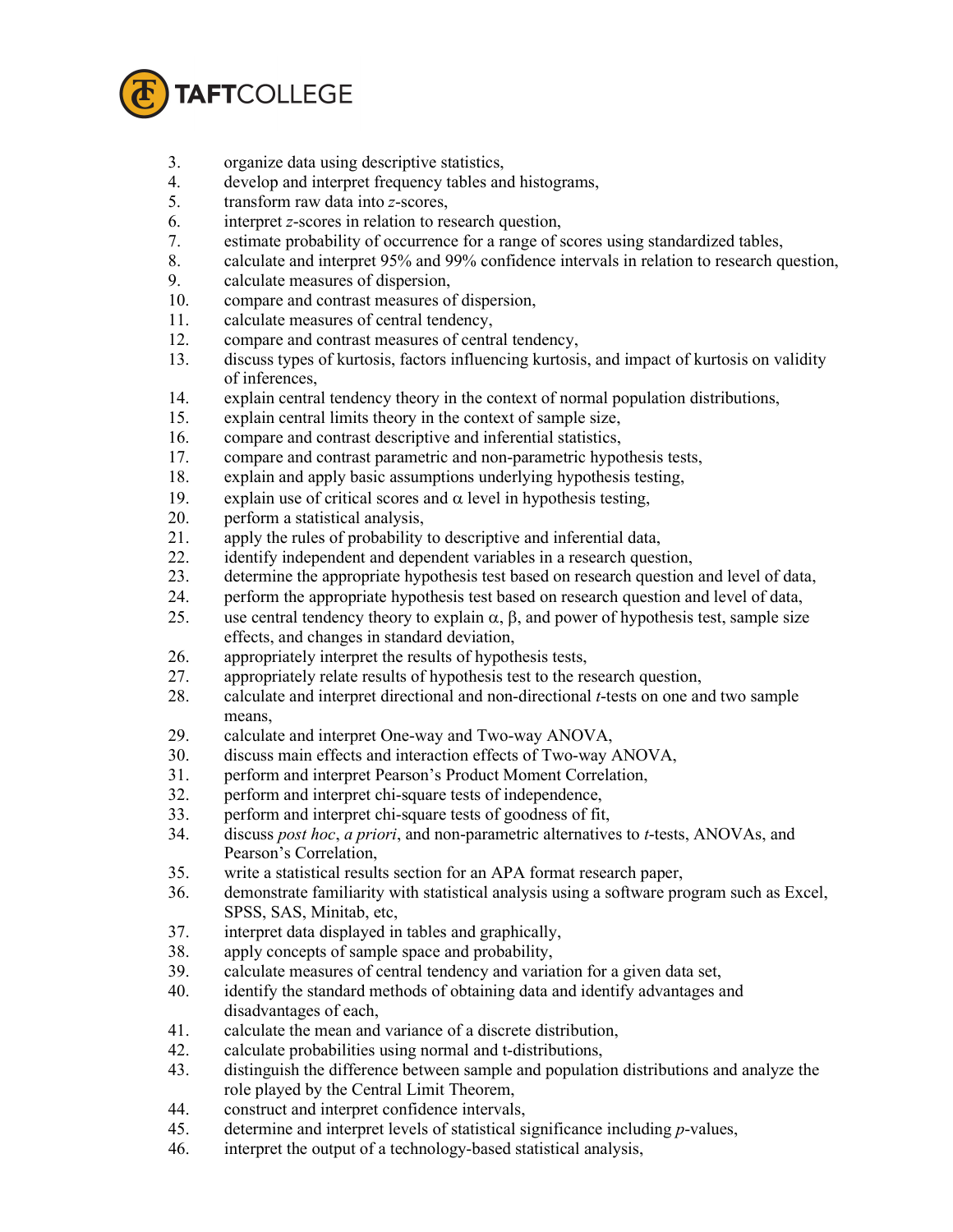

- 47. identify the basic concept of hypothesis testing including Type I and II errors,
- 48. formulate hypothesis tests involving samples from one and two populations,
- 49. select the appropriate technique for testing a hypothesis and interpret the result,
- 50. use regression lines and ANOVA for estimation and inference, and interpret the associated statistics, and
- 51. use appropriate statistical techniques to analyze and interpret applications based on data from *at least four* of the following disciplines: business, economics, social science, psychology, political science, administration of justice, life science, physical science, health science, information technology, and education.

Course Scope and Content:

- Unit I Statistics as a Language
	- A. Basic statistical terms
	- B. Research terminology
- Unit II Descriptive Statistics
	- A. Definitions and Scaling
		- 1. Random variables and expected value
		- 2. Measurement
	- B. Frequency Distribution and Graphing
		- 1. Summarizing data graphically and numerically
		- 2. Sampling and Sampling Distributions
		- 3. Discrete Distributions Binomial
		- 4. Continuous Distributions Normal
	- C. Measures of Central Tendency Normal Distribution 1. Central limit Theorem
	- D. Measures of Dispersion Normal Distribution
	- E. Introduction to Probability
		- 1. Sample spaces and probability
	- F. Standardized Scores
- Unit III Inferential Statistics Parametric
	- 1. Confidence Intervals and Hypothesis Testing
		- 1. Estimation and confidence intervals
		- 2. Hypothesis Testing and Inference
	- 2. Significance of Difference Between Two Sample Means
		- 1. *t*-tests for one and two populations
	- 3. Probability
	- 4. One-way Analysis of Variance
	- 5. *Post hoc* Comparisons
	- 6. Two-way Analysis of Variance
	- 7. Correlation and Regression
		- 1. Correlations, regression lines, and prediction
	- 8. Summarizing data graphically and numerically
- Unit IV Inferential Statistics Non-Parametric Testing
	- A. Chi Square Goodness of Fit and
	- B. Chi Square Test of Independence
		- 1. Hypothesis Testing and Inference
	- C. Alternative tests for *t*-test and *F*-test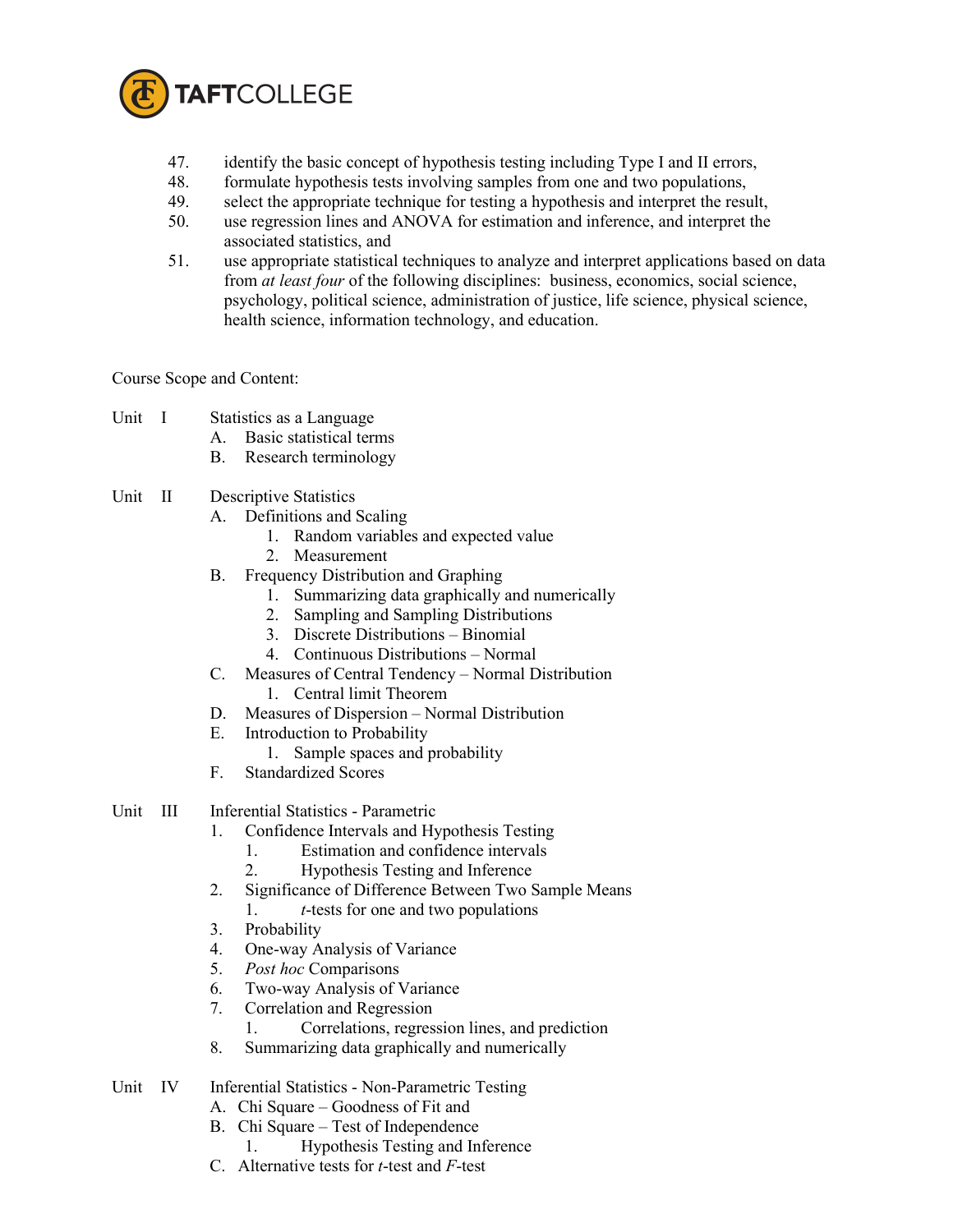

1. Hypothesis Testing and Inference

Unit V Applications using data from:

- A. Business
- B. Social Sciences
- C. Psychology
- D. Administration of Justice

## Unit VI Technology Based Statistical Analysis

- A. Statistical Package for Social Sciences (SPSS)
- B. Excel
- C. R
- D. Statistics capable handheld calculators
- E. Other technology based statistical analysis tools

Learning Activities Required Outside of Class:

The students in this class will spend a minimum of 8 hours per week outside of the regular class time doing the following:

- 1. Individual study
- 2. Skills practice
- 3. Group study
- 4. Completing required reading
- 5. Performing an individually determined data collection and analysis exercise
- 6. Writing a research paper based on the individually determined data collection and analysis exercise

Methods of Instruction:

- 1. Lecture on statistical theory/research theory
- 2. Group discussion
- 3. Instructor demonstrated problem solving
- 4. Instructor led problem solving
- 5. Individual problem solving with instructor guidance
- 6. Group problem solving with peer guidance
- 7. Individual problem solving
- 8. Individual statistical culminating project paper

Methods of Evaluation:

- 1. Computational and non-computational problem-solving demonstrations including:
	- a. exams
	- b. homework problems
	- c. quizzes
	- d. discussions
	- e. peer review/observation
	- f. instructor review/observation
	- g. culminating project paper
	- h. comprehensive final exam